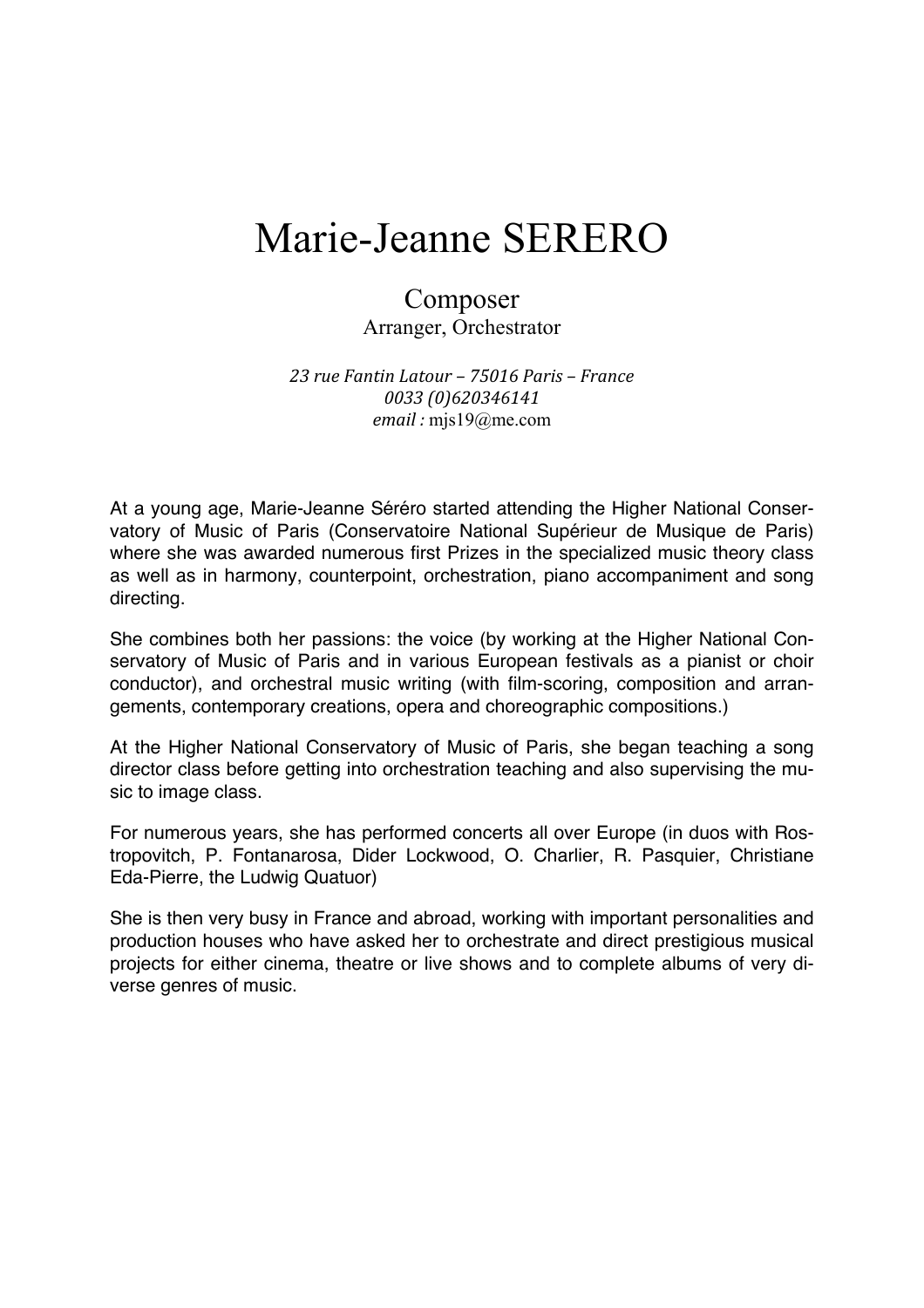# **- Key References -**

*Awarded 5 Césars*

## *Films Music (Composition) :*

- *Anton Tchekov, 1890* dir. René Féret
- *Citizen* (Documentary) dir. Eric Bergkraut
- *Tsunami* dir. Jacques Deschamps
- *Guillaume et les Garçons à Table !* dir. Guillaume Gallienne
- *Le Prochain Film* dir. René Féret
- *Service Inbegriffe* (Documentary) dir. Eric Bergkraut
- *Nannërl, la soeur de Mozart* dir. René Féret
- *Chrigi* (Animation) dir. Anja Kofmel
- *Coca la Colombe* dir. Eric Bergkraut
- *Taxi 3 (co-composition of the song)* dir. G.Krawczyk
- *Good Luck Mr. Grosky* dir. François Ozon (short film)

#### *Film Music (Orchestration and Direction) :*

- *Victor Young Pérez* Music : Didier Lockwood dir. Jacques Ouaniches
- *Et maintenant on va où?* Music : Khaled Mouzanar dir. Nadine Labaki
- *Au bistrot du coin* Music : Alexandre Jaffray dir. Charles Nemes
- *L'Arnacoeur* (orchestration of the theme song) dir.Pascal Chaumeil
- *Une chanson dans la tête* Music : Khaled Mouzanar dir. Harry Tamba
- *Le Séminaire Caméra Café* Music : Alexandre Jaffray dir. Charles Nemes
- *Caramel* Musique : Khaled Mouzanar dir. Nadine Labaki
- *Astérix 2 "Ti Amo"*
- *Fanfan la Tulipe* Music : Alexandre Azaria dir.Gérard Krawczyk
- *Peau d'Ange* dir.Vincent Pérez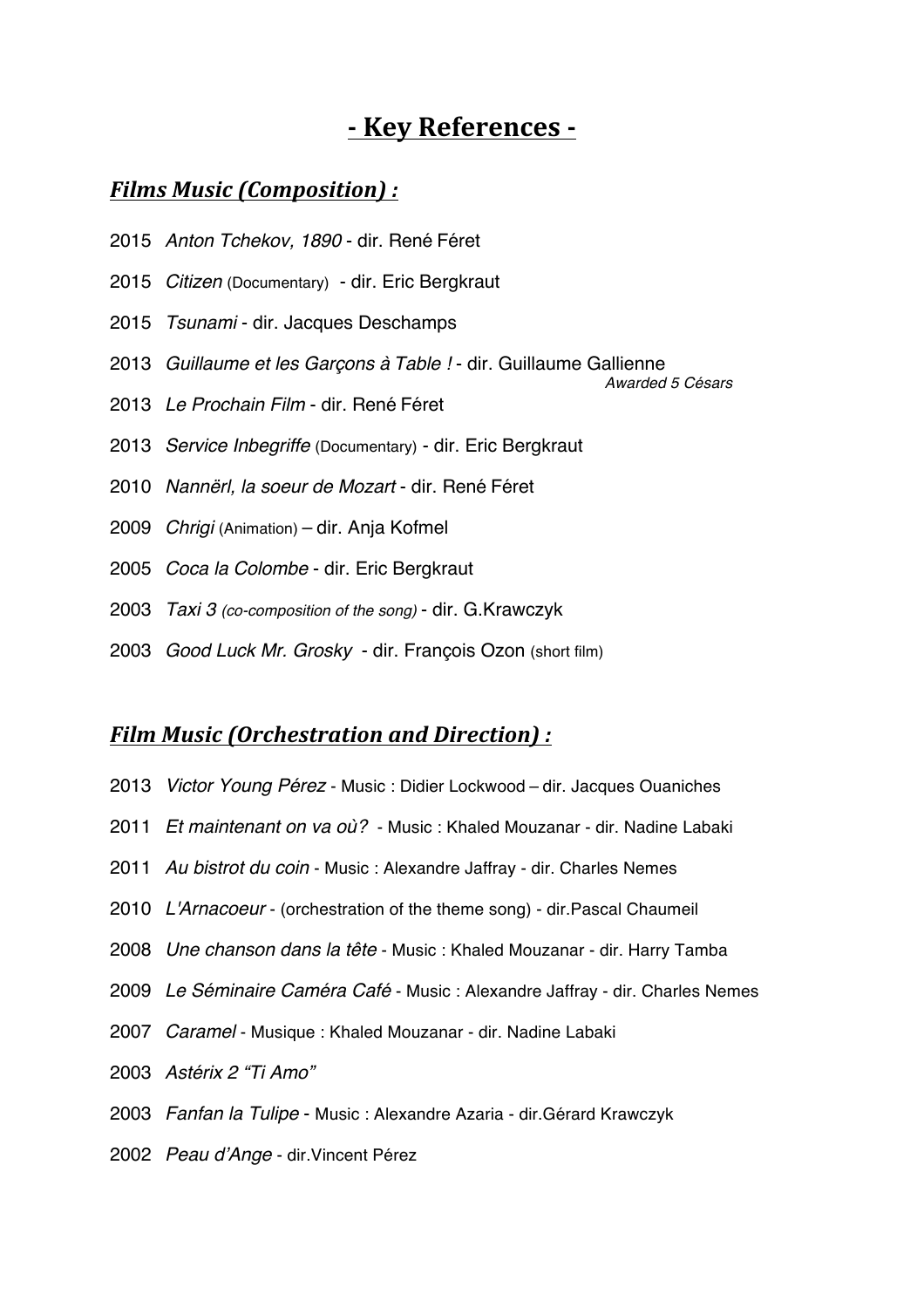- *Wasabi* dir : Gérard Krawczyk
- *Le Transporteur* Music : Stanley Clarke dir. Corey Yuen
- *Vercingétorix* Music : Pierre Charvet dir. Jacques Dorfmann
- *Le Monde de Marty* Music : Alexandre Jaffray dir. Denis Bardiau
- *1492 : Christophe Colomb* Music : Vangelis dir. Ridley Scott
- *Loulou Graffiti* Music : Yvan Cassar dir. Christian Lejalé

#### *Theatre, Original compositions :*

- "Toujours la Tempête" written by Peter Handke théâtre de l'Odéon (Paris), direct*ed by Alain Françon*
- "Solness le Constructeur " written by Ibsen théâtre de la Colline (Paris??), *directed by : Alain Françon*
- "Pièces sur la Villegiature" written by Goldoni Comédie Française (Paris), *directed by Alain Françon*
- "Oncle Vania " written by Tchékov, *directed by Alain Françon*

 "Monologues, Cercle des Castagnettes " written by Feydeau - Studio Théâtre de la Comédie Française (Paris), *directed by Alain Françon*

 "Le Petit Prince" written by St Exupéry - studio théâtre de la Comédie Française, *directed by Aurélien Recoing.*

- "Du Mariage au Divorce" written by Feydeau*, directed by Alain Françon*
- "Les Trois Soeurs " written by Tchékov*, directed by Alain Françon*
- "La Cerisaie" written by Tchékov*, directed by Alain Françon*

## *Music for advertising (orchestration and direction) :*

- BNP Paribas
- Numericable *(Abbey Road Studio with the band Justice)*
- AREVA
- EDF
- Gaz de France
- Champion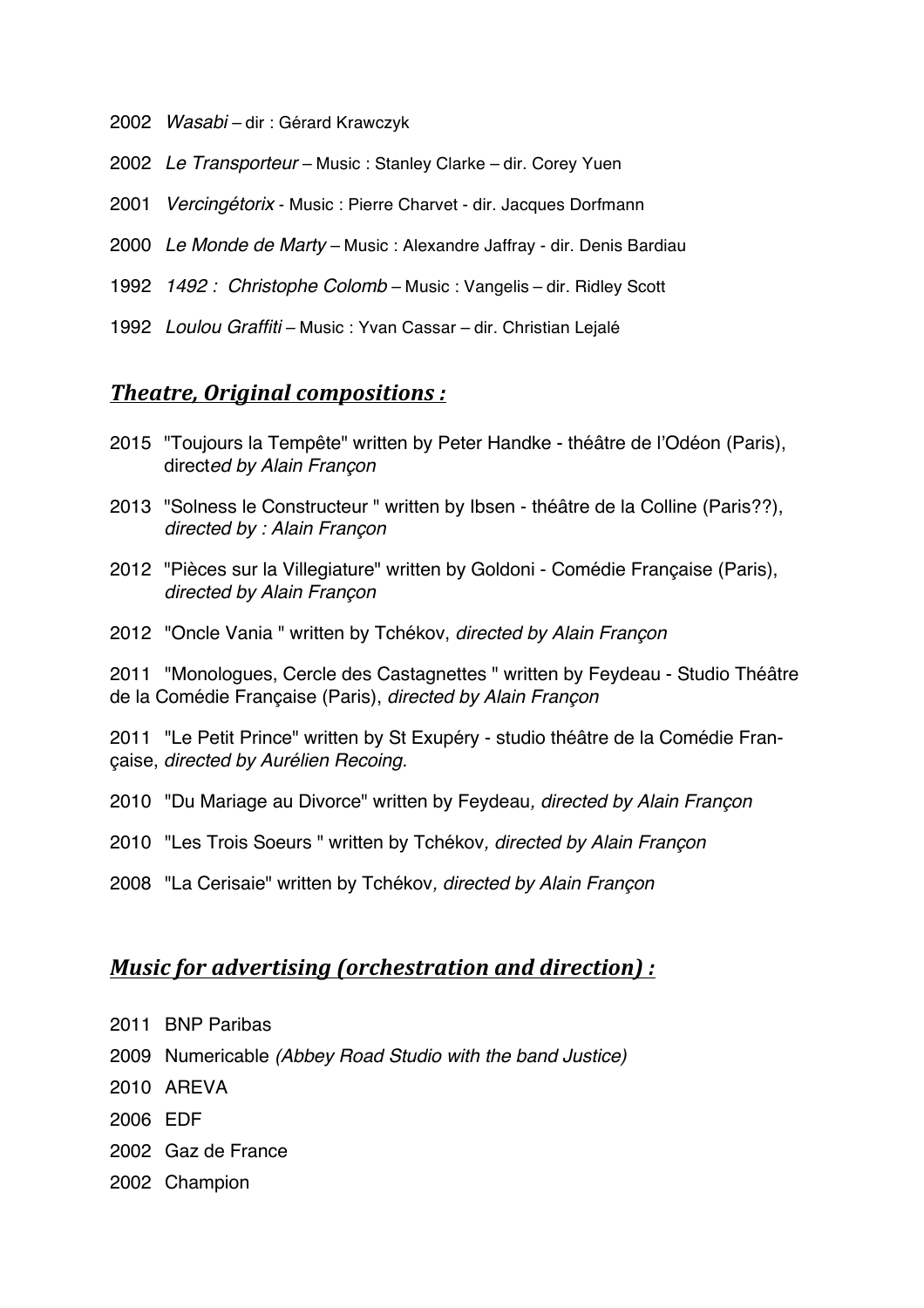1994 Gaz de France, *Music by Gabriel Yared, (Orchestration for the London Philharmonic Orchestra, Abbey Road Studio)*

## *Performing Art :*

- Orchestration for *Didier Lockwood*'s melodies and concerto, concert performed at the Salle Pleyel in Paris, conducted by *Jean-Claude Casadesus.*

- Football World Cup 1998 (arrangement and orchestration for the two Philharmonic Orchestras of *Radio France*)

- Orchestration for the concert performed by opera singer *Montserrat Caballé* and the *City of Athens Symphony Orchestra* (composition by *Vangelis*)

- Music arrangements for the *Orchestre Symphonique d'île de France*, performing at the Zénith, accompanying Brazilian singer *Lénine* in 2006

## *Compositions :*

- State commission for the handing out of Pierre and Marie Curie's ashes to the Pantheon: melody for Soprano and the *Orchestra of the Republican Guard* (assisted by President F. Mitterand and Lech Walesa)
- Commission for the bicentenary of the Higher National Conservatory of Music of Paris (Solo cello)
- Ballet, Tokyo Japan
- Numerous commissions for many European festivals (voice and piano melodies as well as chamber music)
- Composer and pianist for the Quatuor created by the jazz violinist Didier Lockwood.
- Commissioned by the Editions Gallimard Jeunesse: Audio books « Coco et les pompiers », « Billy and Rose », « Alexis » written by M. Yourncenar for cham ber music, Rimbaud's poems, « Soie » written by Alexandre Barico, « Dora Bruder » written by P. Modiano.
- Composer ambient music for *France-Musique*, *Radio France*, for the new channel *Vivace*.

# *Arrangements, orchestration and directions for music albums :*

(*albums recorded in London, Paris, Brussels , Stockholm, Budapest and Prague for strings, copperwares, choirs et symphony orchestras)*